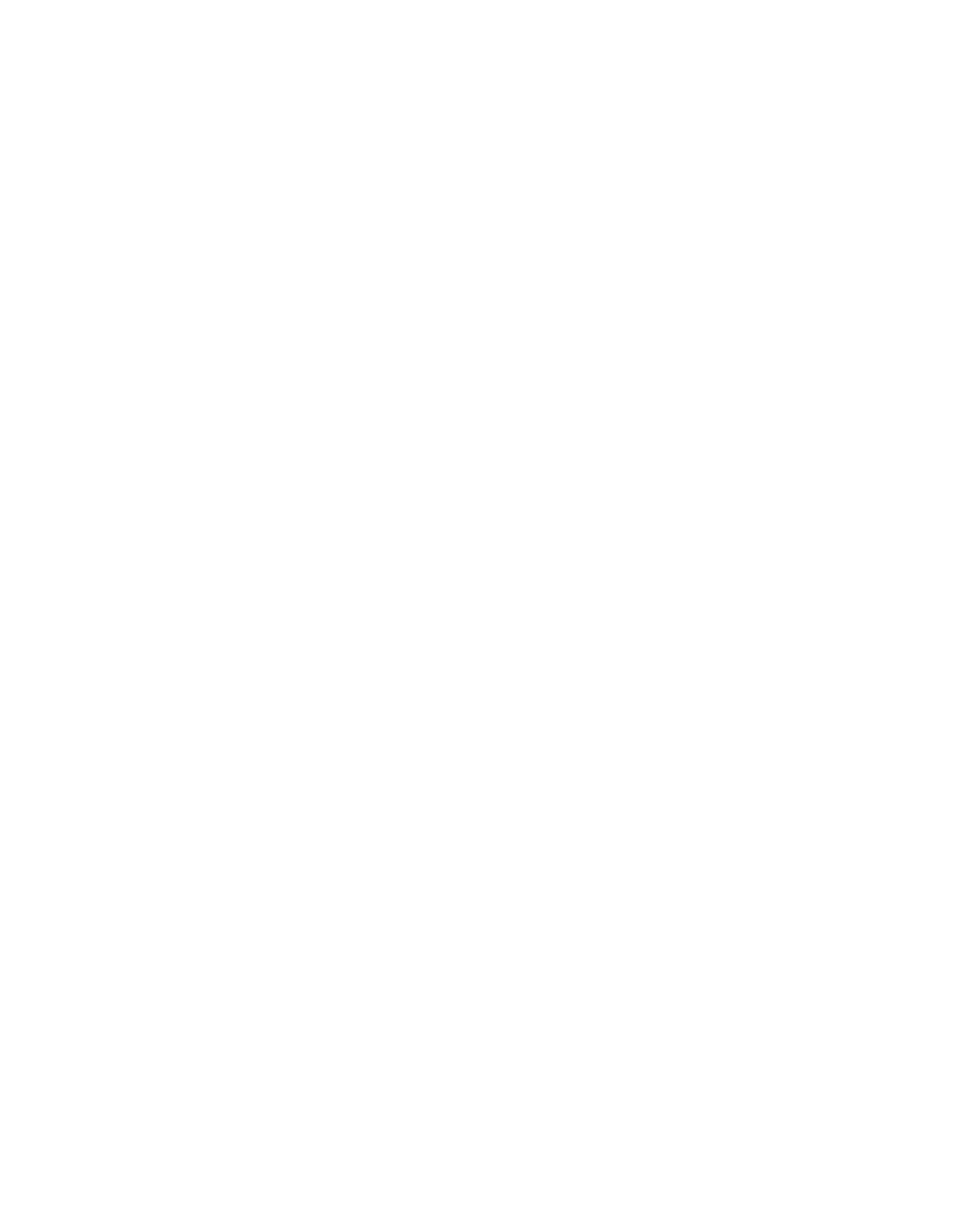# **Table of Contents**

| Ŀ.   |  |
|------|--|
| II:  |  |
| III: |  |
|      |  |
|      |  |
|      |  |
|      |  |
|      |  |
|      |  |
|      |  |
|      |  |
|      |  |
|      |  |
|      |  |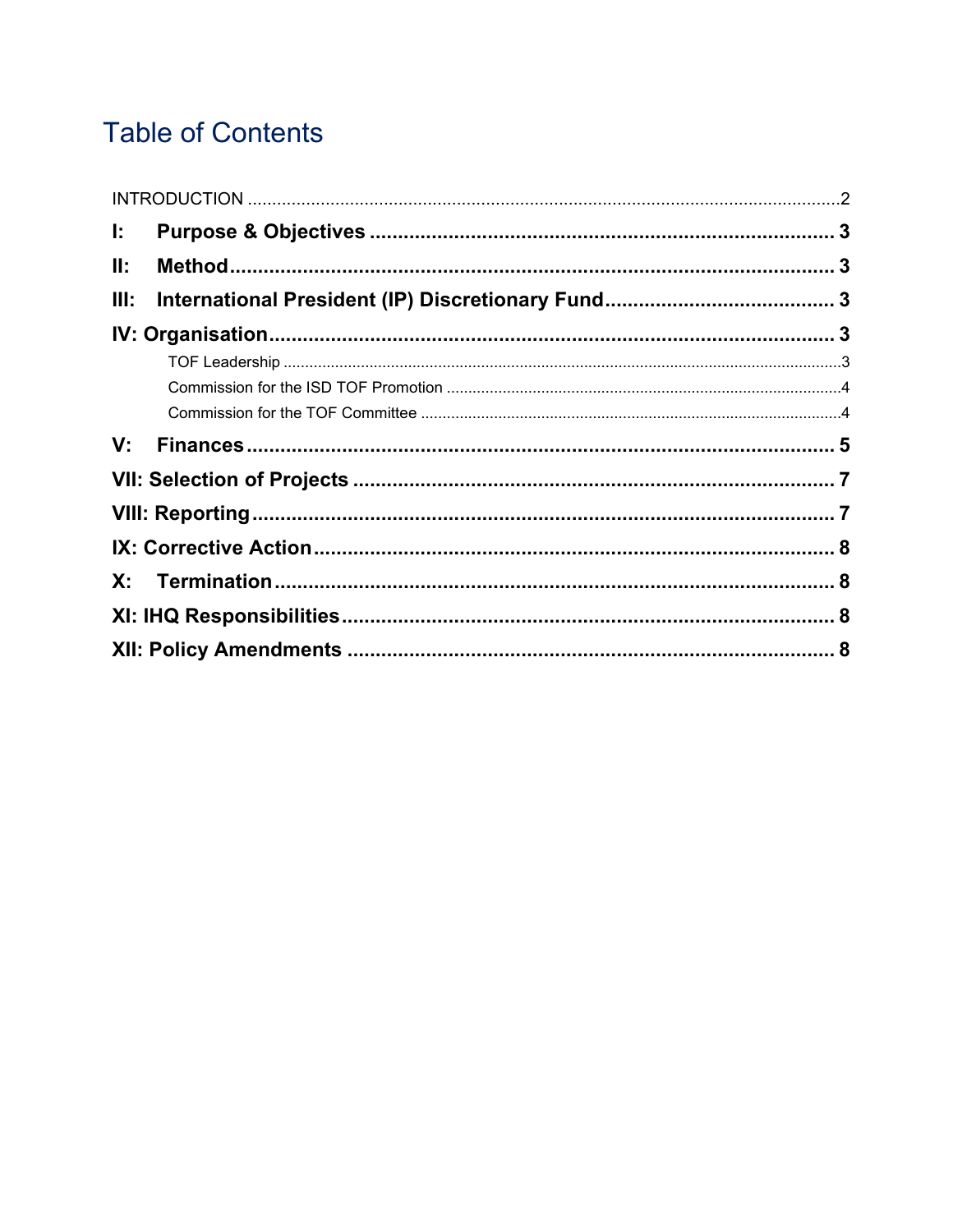#### **INTRODUCTION**

Since its inception in 1972 to date, the Time of Fast (TOF) programme has raised about USD 7 million for development projects and disaster relief.

Projects originate from local YMCAs and chartered Y's Men International (YMI) clubs, which know the needs of the local community and can put the funds to the wisest use. TOF activities are self-help/self-sustaining in nature. They improve people's quality of life today, while also have a long-lasting impact. Where feasible, it is hoped that YMCA and YMI will work as partners, developing a sustainable cooperation beyond project parameters.

When a disaster strikes, the **International President's Discretionary Fund (IP Fund)** can be used to ensure that relief money goes quickly where it is most crucial.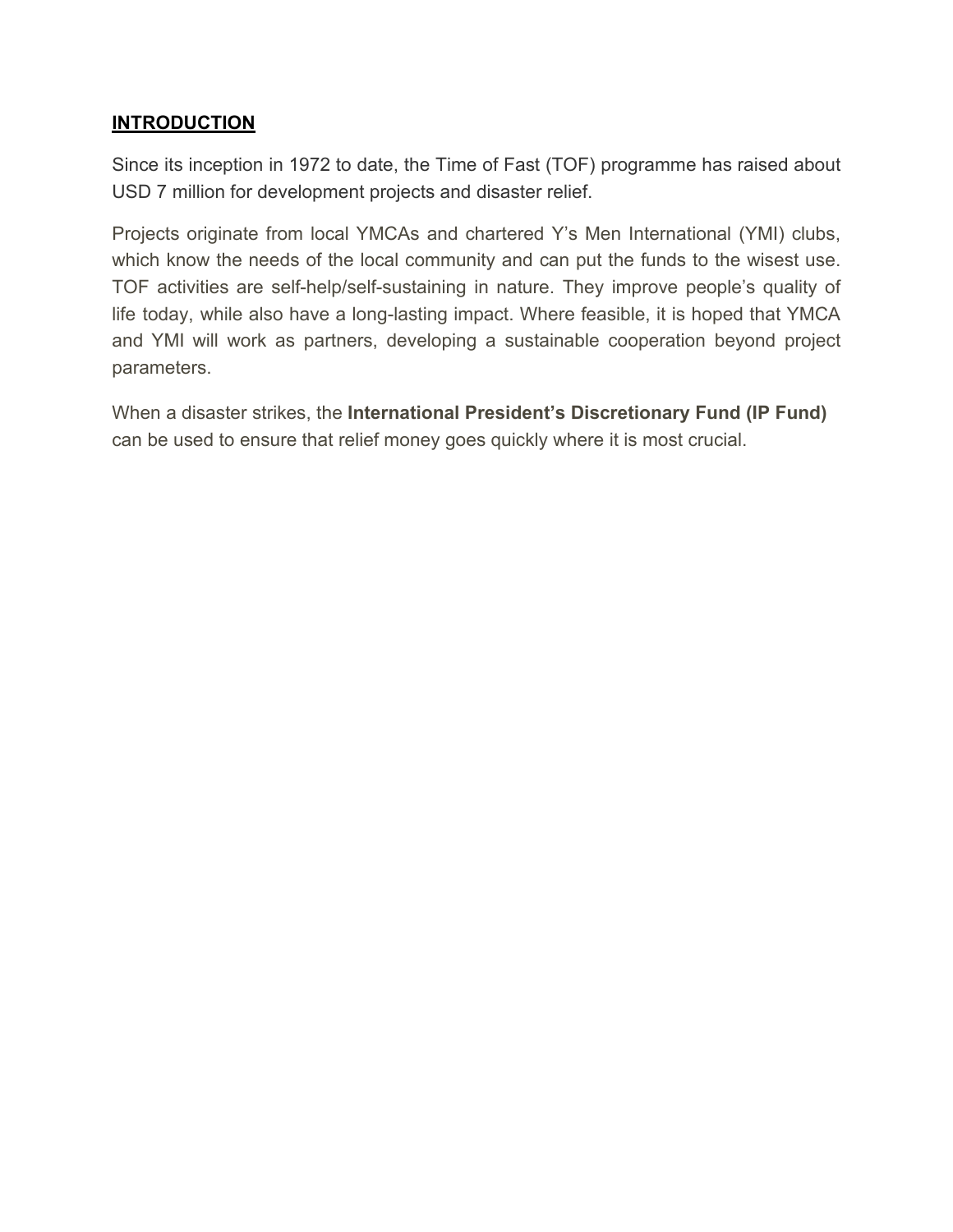## <span id="page-4-0"></span>I: Purpose & Objectives

Time of Fast is an annual fundraising programme of Y's Men International (YMI). Contributions are used to fund sustainable, YMCA and YMI initiatives with local and global impact. Since 2016, projects must align with the United Nations' agenda and address at least one of the Sustainable Development Goals.

## <span id="page-4-1"></span>II: Method

Historically, our members agree to give up at least one meal, usually during the month of February, and donate the estimated cost(s) to the programme. General cash contributions are welcome at any time. Most contributions, however, are received with other programme donations in the month of May.

## <span id="page-4-2"></span>III: International President (IP) Discretionary Fund

The IP Discretionary Fund provides relief money to the current International President to use for unexpected humanitarian crises, such as those resulting from natural disasters. Every year CHF 5 000 is set aside in the TOF budget for this purpose.

- The IP chooses the emergency action(s) to support and the amount to donate within the CHF 5 000 annual budget.
- One or multiple aid campaigns are acceptable.
- All IP Discretionary Fund allocations must be pre-approved by the IPE or IPIP.
- The International Council must be informed of any payments from the IP Discretionary Fund within 30 days and, at the same time, receive an explanation for the decision.
- Additional funds, up to CHF 10 000 annually, may be attributed to disaster relief from "non-committed" funds in the TOF Reserve. Approval and distribution of this exceptional support shall follow the same procedure as IP Discretionary Fund allocations.

# <span id="page-4-3"></span>IV: Organisation

#### <span id="page-4-4"></span>**TOF Leadership**

- The IP appoints a TOF Committee and an International Service Director (ISD TOF).
- The International Council must confirm the appointments.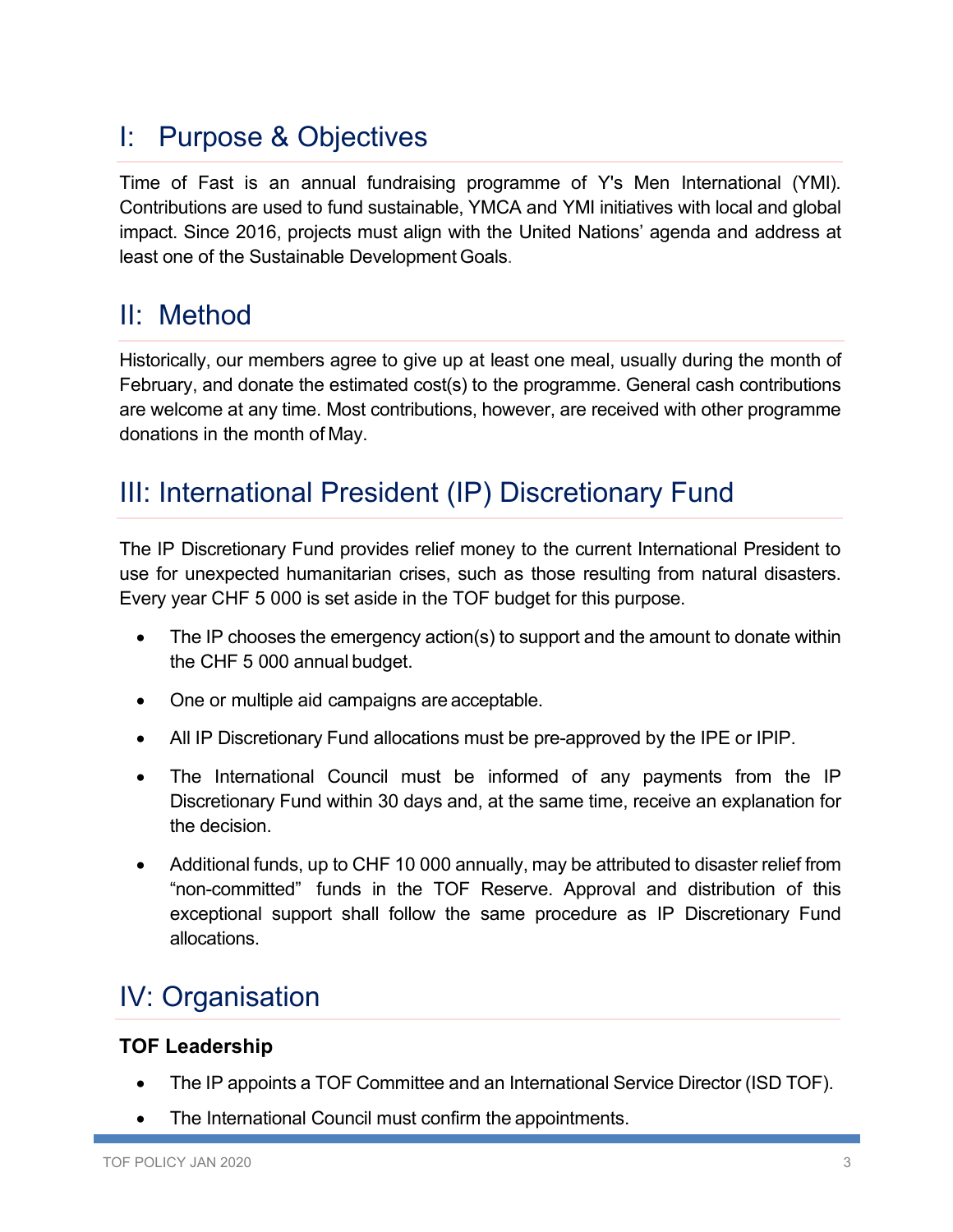#### **Membership of TOF Committee**

In appointing the TOF Committee for his/her term as IP, the IPE should bear in mind the following:

#### *Guidelines*

- *The Chair should normally be appointed for a period of three (3) years.*
- *The ISD TOF, the Y's Men's Liaison to the World YMCA (YL), a Youth Representative and one YMI member from each Area should comprise the team.*
- *The TOF Committee shall not have more than two members from the same Area at any time.*

#### <span id="page-5-0"></span>**Commission for the ISD TOF Promotion**

- The ISD TOF Promotion is responsible for promoting the programme, for stimulating donations to meet the annual contribution goals and for educating and informing clubs, as well as the generalpublic.
- Up to 1% of collected contributions may be allocated to TOF promotion.

#### <span id="page-5-1"></span>**Commission for the TOF Committee**

- The TOF Committee receives applications, assesses them and prepares a list of projects recommended for funding for the International Council to voteon.
- The TOF Committee also recommends that the International Council vote to terminate any previously approved projects failing to meet the TOF requirements (reporting, use of funds etc.) unless an acceptable explanation for the failure is provided by the project coordinator.
- The TOF Committee records the successfully completed projects and asks the International Council to officially recognise them as such by vote each year at ICM.
- The TOF Committee may also recommend certain projects for suspension, when launch or progress has been delayed due to external, unexpected factors (such as political tensions within the project country) provided these are expected to resolve within the next year.

#### *Guidelines*

- *It is suggested that the TOF Committee's list of recommended projects be accompanied by a one-page summary of all received applications (as well as the rationale of the Committee for recommending or not) and distributed within the Work Book circulated the month before the International Council Meeting.*
- *Projects with a clearly unstable future should be recommended for termination.*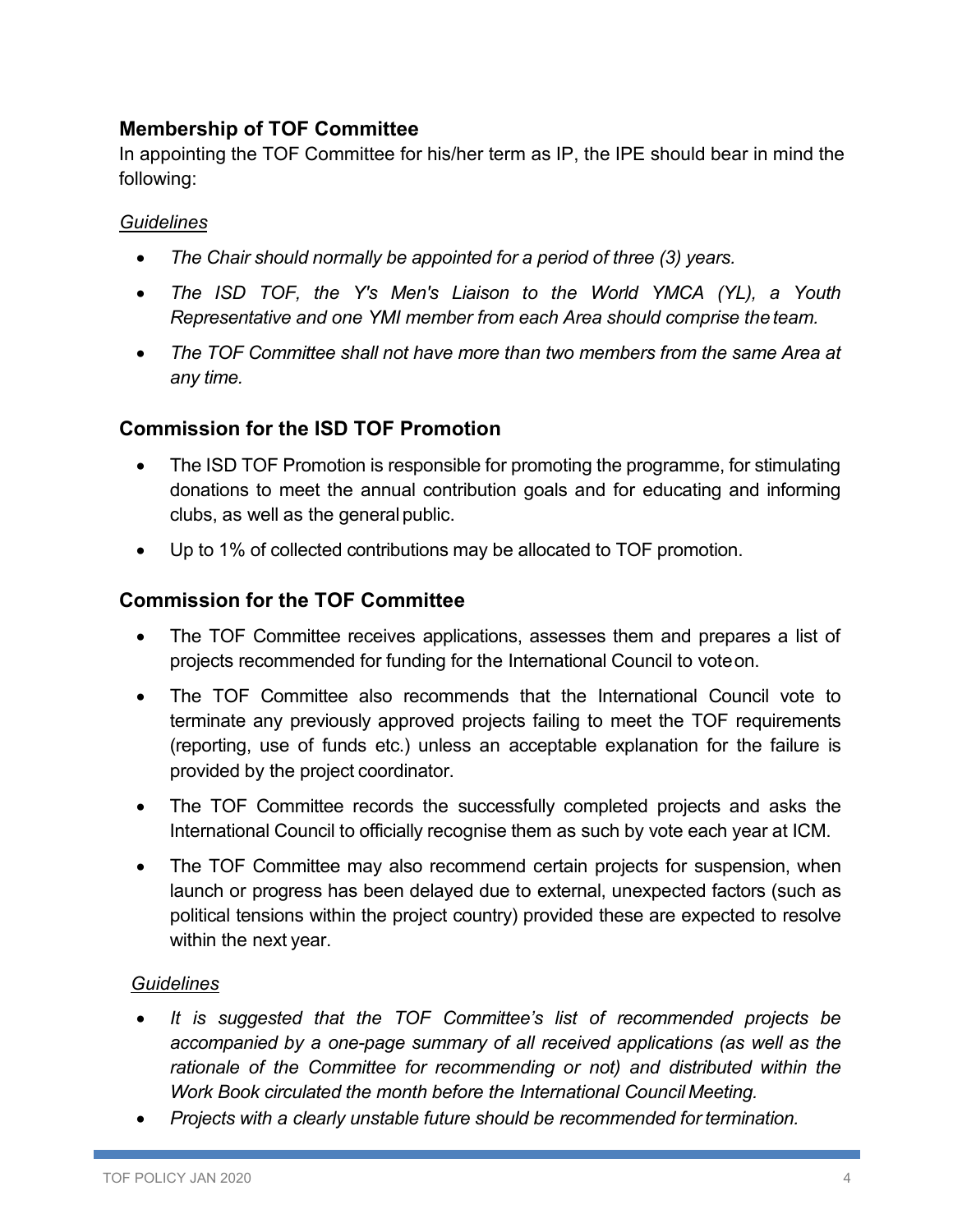# <span id="page-6-0"></span>V: Finances

- The TOF fiscal year is the same as the YMI fiscal year (1 July 30 June).
- Attendance of ICM (or other meetings as approved by the IP) by the TOF Committee Chair is covered by the TOF Fund.
- Expenses for TOF administration are paid from the Operating Account.
- Unspent balances from projects shall remain in the TOF account or if held by project carriers, refunded for credit there. This money shall be made available to support new TOF projects primarily. However, funds not earmarked for specific projectscan also be appropriated by the IP Discretionary Fund for its purposes. The total sum available for the IP Discretionary Fund should not exceed CHF 15 000 (CHF 5 000 allocated in the budget and up to CHF 10 000 from TOF Reserve) annually. Requests for more than this amount shall require special approval by the International Council.
- Any surplus in the TOF Fund shall be used at the discretion of ICM.

#### *Guidelines*

- *In normal circumstances, payments to projects should follow thisprocess:*
	- o *30% of approved funding released upon request from the project carrier and provision of the requested bank details;*
	- o *30% released after the submission of a satisfactory progress report, including full financials, as well as photo or video documentation of project activities/beneficiaries;*
	- o *30% released after the submission of a subsequent satisfactory progress report, including full financials, as well as photo or video documentation of project activities/beneficiaries;*
	- o *Final 10% released after conclusive finalreport.*
- *Other amounts and payment arrangements may be made with the approval of the ISG and TOF Chair.*
- *It is recommended, where possible, that money for YMCA projects, be channelled through the National YMCAs and coordinated with the WorldAlliance.*

# VI: Project Eligibility

• Project applications are accepted from clubs within our organisationconsidered by our international office to be in good standing, from YMCAs, or globally recognised YMCA affiliates.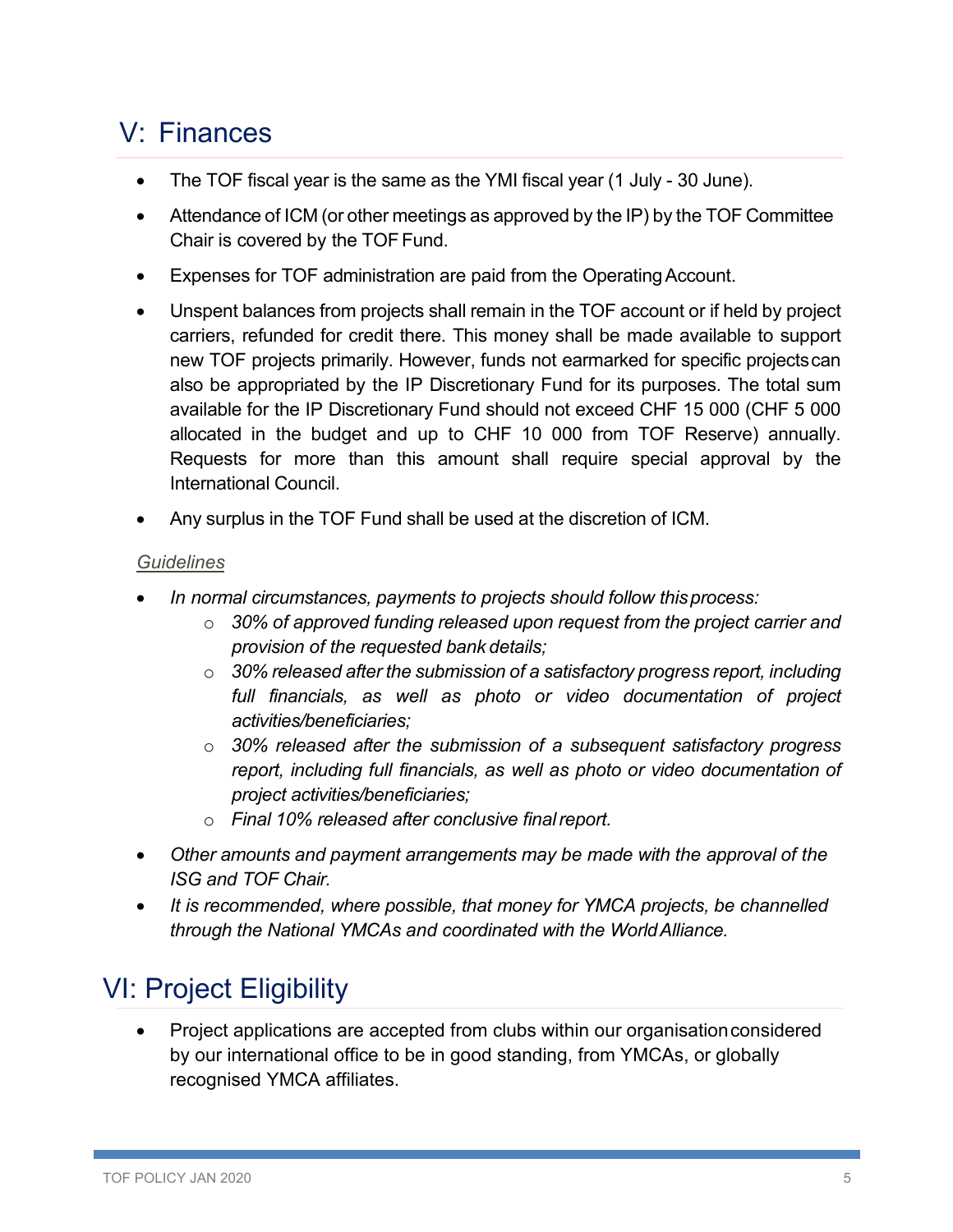- Only one project application per club, YMCA or YMCA affiliate will be considered for funding each year.
- Applications from YMCAs must be endorsed by a YMI club, District, Region or Area in which the project is located.
- TOF projects must satisfy the following criteria:
	- o Deal directly with needy people and/or those who provide forthem
	- $\circ$  Be of the self-help variety
	- o Have secured all other funds needed for successful project implementation
	- o Must relate to at least one of the United Nations Sustainable Development Goals (SDGs)
- Funds may not be used to purchase land orbuildings.
- There are two funding categories:
	- o **Maximum CHF 15 000**  For local projects run by a YMCA or a YMI club addressing a specific and urgent need of disadvantaged people within the **community**
	- o **Maximum CHF 30 000 -** For self-sustainable, ongoing YMCA/YMI joint programmes of equal partnership with multiple community engagement/scope and with applicants matching the amount being requested from Time of Fast
- Ongoing projects may request additional money by applying again.

#### *Guidelines*

- *Cooperation between local YMCAs and YMI is to be encouraged on all projects, regardless of the coordinator.*
- *Memorandums of Understanding (MOUs) or similar arrangements are to be encouraged between project partners and associates with all parties demonstrating mutual understanding and in agreement on the scope of their related engagement.*
- *Not more than 20% of a project budget should be earmarked for administration or salaries.*
- *It is recommended that YMI's funding and participation can be accomplished within two years. Projects of longer duration should submit new applications.*
- *Applicants are to be discouraged from submitting multiple projects for* consideration.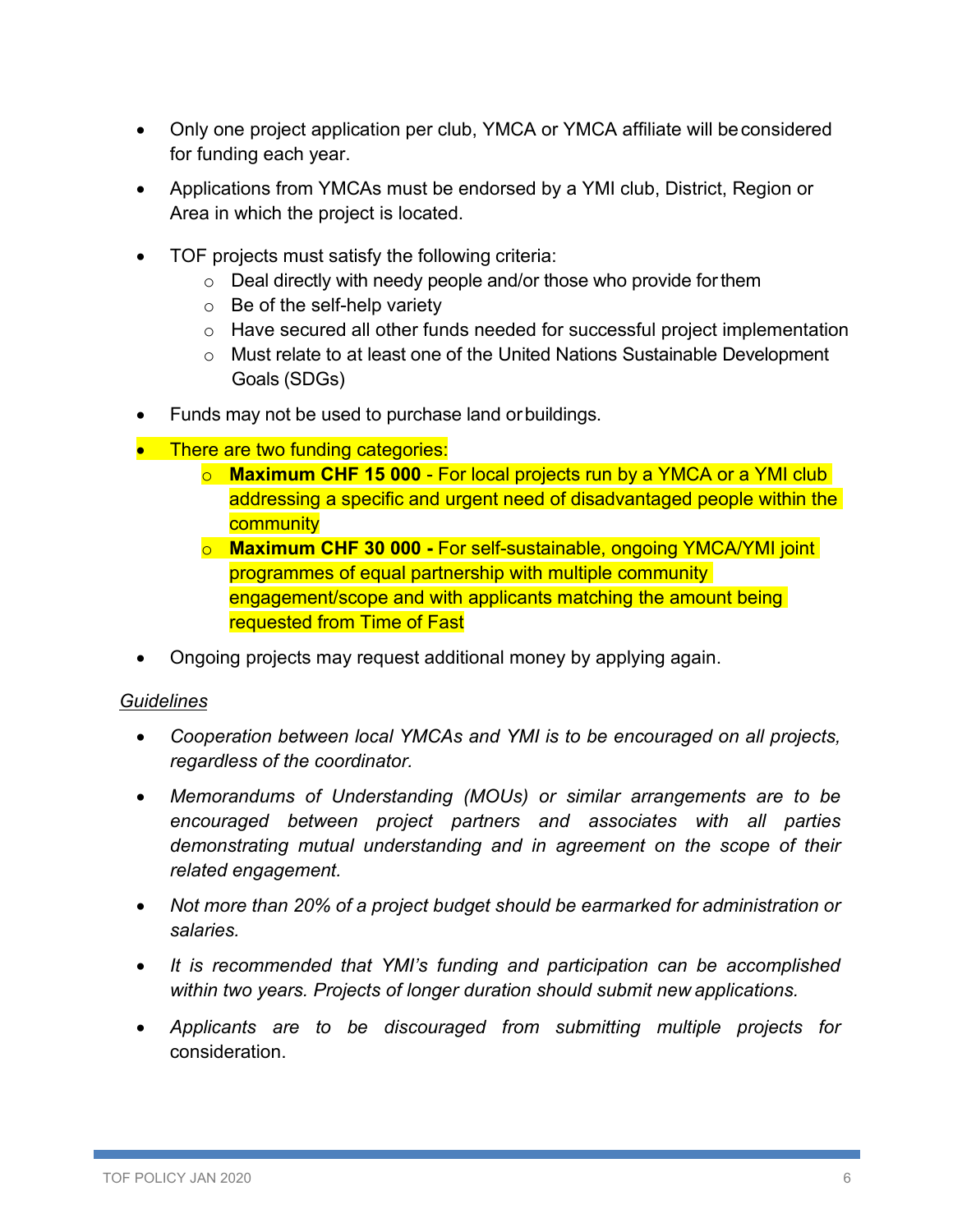## <span id="page-8-0"></span>VII: Selection of Projects

- All project proposals are to be submitted in English using the online application form: TOF Application Form.
- Applications are received directly from the applicant and transmitted automatically to the TOF Committee members and to IHQ.
- IHQ advises Area and Regional Troikas of the applications from their jurisdiction.
- A project proposal which has not been approved for funding will not be considered again unless revisions to the original submission aremade.
- Calendar:
	- o 15 September: Opening of online application form
	- o 15 March: Application deadline and application form deactivated
	- o 20 March: Areas and Regions advised of applications
	- o 31 March: Deadline for feedback from Area and Regional leaders
	- o 15 April: Initial control and assessment of applications by the TOF Committee completed
	- o 15 May: Deadline for the TOF Committee members to send their evaluations to TOF Committee Chair
	- $\circ$  15 June: Recommendations from TOF Committee Chair received at IHQ to be included in the Work Book for the International Council Meeting
	- o 30 August: Applicants informed of Council's decision by thisdate

## <span id="page-8-1"></span>VIII: Reporting

- Reports are to be submitted within six months of each instalment and include at least one photo, video or other form of visual documentation. These will be used for promotion on our international website and through our social media accounts.
- The online reporting tool is to be used to report after instalments 1, 2, and 3 and must include relevant financial details (i.e. list of expenditures) and at least one recent project photo or video.
- The final report format is at the discretion of the project carrier.
- Once completed, public acknowledgement of the role of YMI in the project is demanded.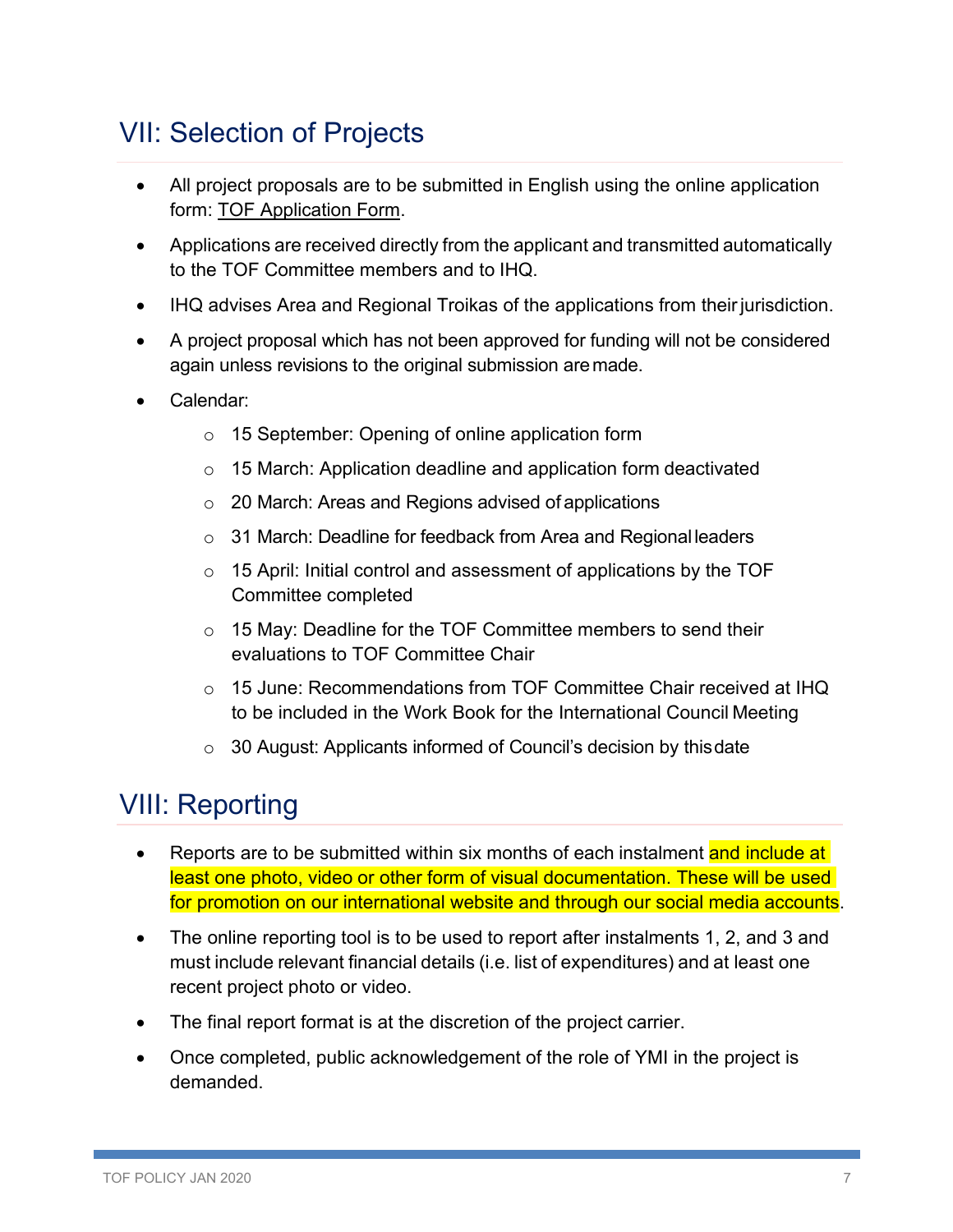## <span id="page-9-0"></span>IX: Corrective Action

- The International Office, with the cooperation of the TOF Chair, is expected to make every reasonable effort to contact and investigate projects which fail to communicate or progress as expected.
- A minimum of three reminders must be sent to the project carrier, copied to the supporting YMCA or YMI club, as well as to the relevant Regional and Area Troikas before a project shall be considered for termination.

## <span id="page-9-1"></span>X: Termination

If more than 18 months has lapsed between the last payment and communication with the project carrier, a final reminder will be sent andwithout adequate reply, the project will be recommended for termination.

### <span id="page-9-2"></span>XI: IHQ Responsibilities

- Provide information on TOF priorities to the World YMCA and YMCA Area Organisations, as well as to the YMILeadership.
- Help monitor the implementation and progress of the approved projects, including ensuring that relevant Area and Regional Troikas receive report copies and are advised of installation payments.
- Provide information for the TOF Committee Chair for determination of completed and failing projects to ensure appropriate recommendations are made toCouncil.
- Provide the TOF Committee Chair a budget for new projects based on the TOF account status, considering all prior financial commitments, contribution projections, etc.
- Ensure that material suitable for promotion is received and sent to the appropriate parties, such as ISD TOF.
- Evaluate the success of the various projects and share project information via our official social media feeds, etc.

## <span id="page-9-3"></span>XII: Policy Amendments

• Any section of this policy may be altered or deleted, or additional sections made effective, by a majority vote of the International Council.